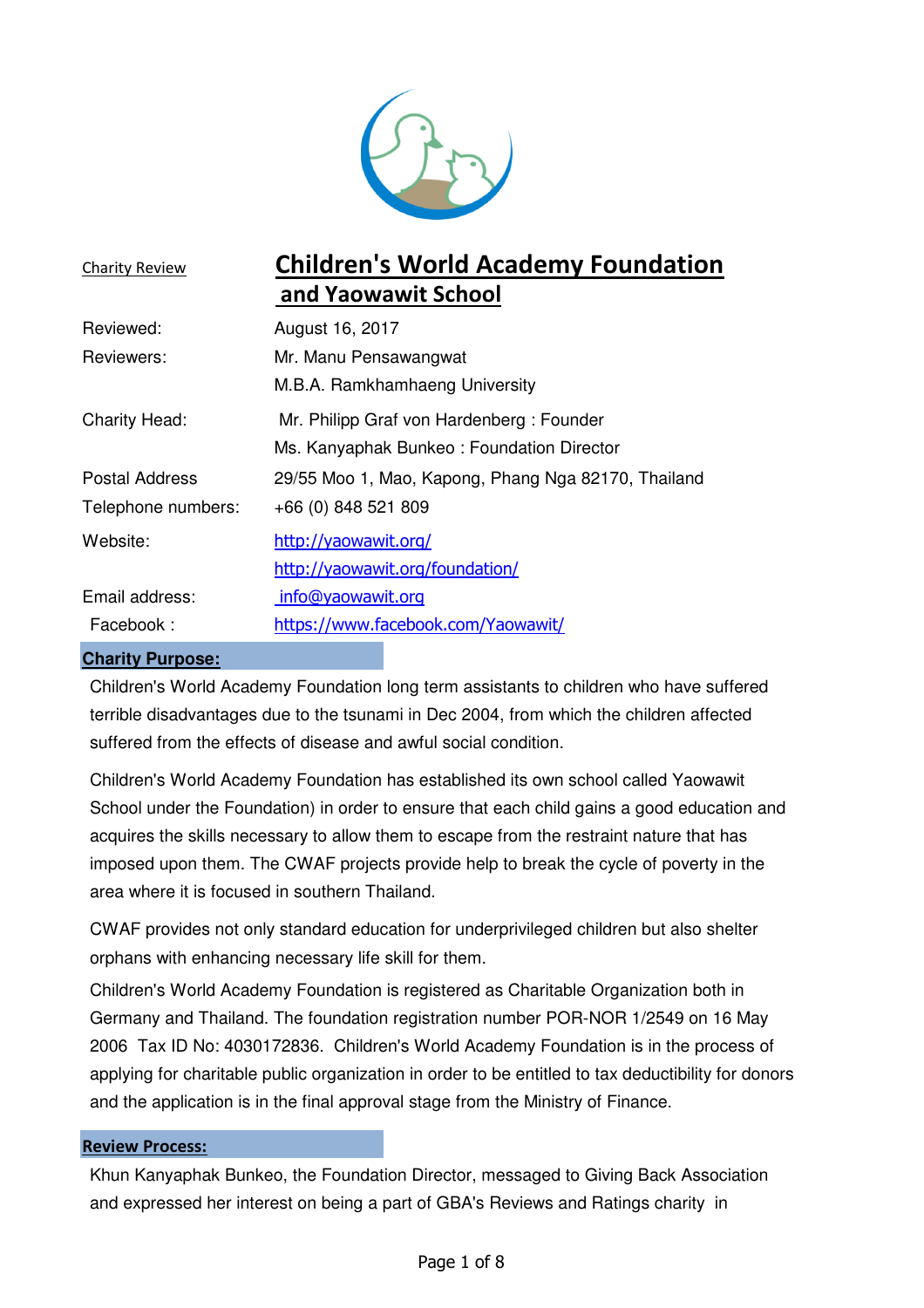order to promote the foundation and Yaowawit School.

She presented the 12 years Anniversary Report of Children's World Academy Foundation and Yaowawit School, the audited financial statement year 2015 of both the Foundation and Yaowawit school to GBA for reviews and ratings. Telephone interviews with her were conducted occasionally to gather additional information regarding the foundation's charitable activity projects.

#### Background:

- -2004, Mr. Philipp Graf von Hardenberg, a German Philanthropist wanted to help the victims of the devastating Tsunami in December 2004, based on his believing that the most important part were children , and to break the vicious cycle of poverty and hardship affected by the disaster, those children needed to obtain a fundamentally first-class education, both in traditional school and vocational training.
- -2005, Mr. Philpp Graf von Hardenberg decided to established Children's World Academic Foundation in order to mainly support its flagship project "Yaowawit School", the only Thai government approved private boarding school that is run by a charitable organization in Thailand and other two projects which aim to develop and improve living quality of nearby communities.
- -2005, Children's World Academic Foundation started the school construction whilst the foundation provided help to many victims families with shelter and meal nearby the construction-site. One day the Royal HRH Princess Maha Chakri Sirindhorn graciously visited the site for the first time.
- -April 24, 2006, HRH Princess Maha Chakri Sirindhorn graciously presided over the new school's official opening. She graciously gave the name of the school "Yaowawit". At the time, there were 80 students from kindergarten to grade 6 on the first semester.
- -March 2008, HRH Princess Maha Chakri Sirindhorn graciously presided-over on the new building opening "Yaowawit Lodge", a new learning centre to promote life skill of children together with the Agriculture Farm. These are the other two substantial projects of Children's World Academy Foundation.
- -2010, Yaowawit School started International Culture Exchange Program with the international schools world-wide, including Thailand. There are more 16 international schools participating both local and aboard. In addition, Yaowawit School also opened English Camping Program supporting more than 60 students which has received a lot of attention from many students in Thailand.
- -2011, the school has built a solar plant in the area of Agriculture Farm Project with the financial support from Conergy, the Germany Embassy and Logwin Air Plus Ocean Logistic Company, for the self-sufficiency and environmental sustainability of the school.
- -2016, HM the Queen Noor of Jordan graciously presided over the opening ceremony of UWC International School in Phuket which is in alliance with Yaowawit School. She also graciously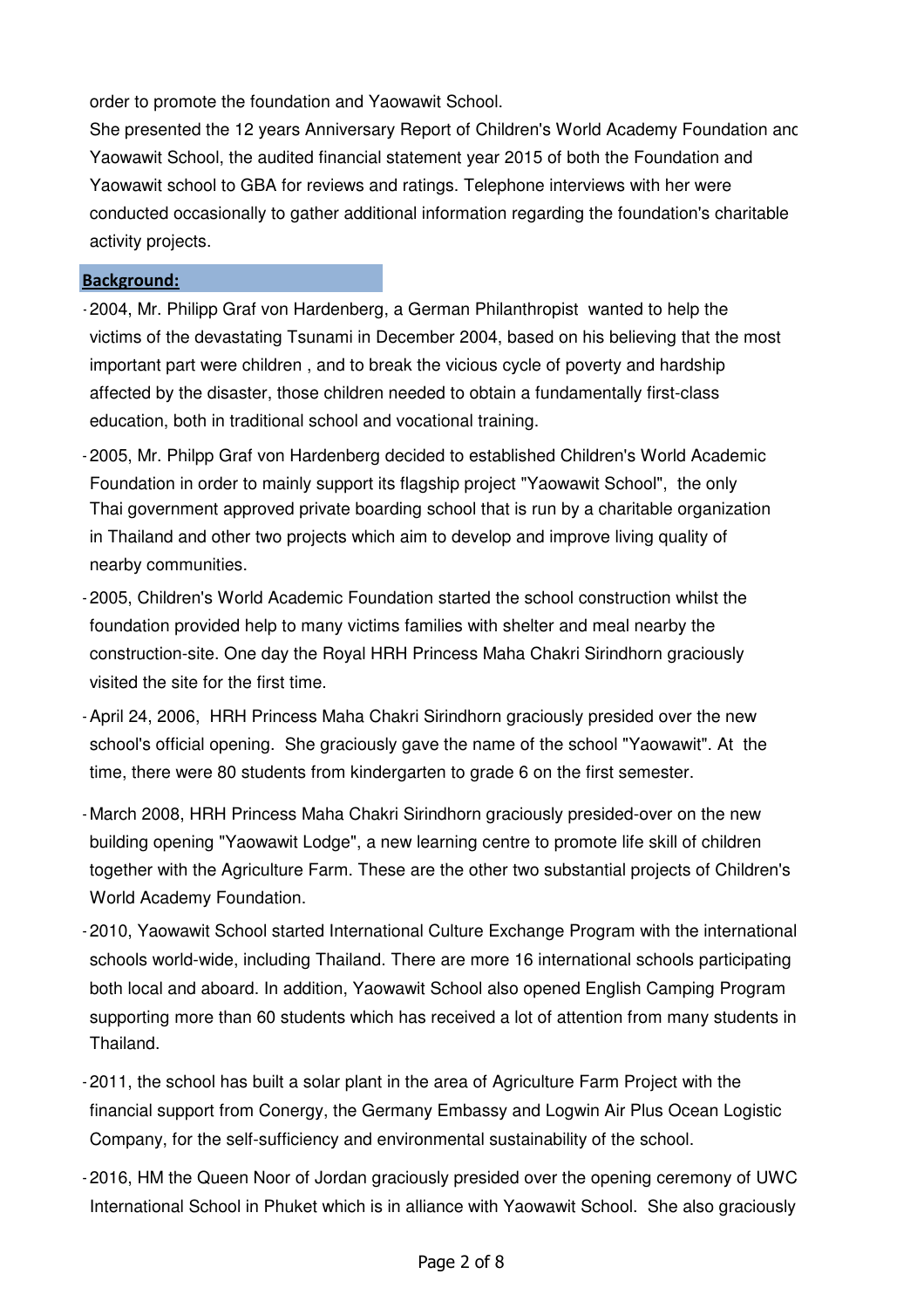visited Yaowawit School with her interested in a variety of teaching styles for underprivileged children of the school. On this regard, Her Majesty wished to take Yaowawit's education program as a guideline for education for children in refugee camps in Jordan.

- -2016, Yaowawit School has developed the standard of life skills by setting up a vocational education centre and received the gracious blessings of HRH Princess Maha Chakri Sirindhorn at the opening ceremony of the Pre-Vocational Academies.
- -2016, Yaowawit School signed a "Yaowawit-Pre-Vocational-Hospitality-Academy "Memorandum of Understanding "MOU" with its alliances, Marriott Hotels, the Office of Vocational Education Commission Thailand with the Phang-nga Technical College as its agent to closely work with the School.

# Description of Activities: **Yaowawit School Project**

The name "**Yaowawit"** was conferred by HRH Princess Maha Chakri Sirindhorn. Yaowawit School was founded and is under the supervision of the Children's World Academy Foundation, Thailand, and most of the funders are charities, business organizations from Germany And European countries.

Yaowawit School is just not only government approved boarding school where operated by the charity but also an orphanage and youth hostel. Although the initial purpose was to help the children affected by the 2004 tsunami, the school expanded the educational opportunities for underprivileged children in the area. This also includes an orphanage for children from needy families and the orphans. Currently, there are 140 students under the Yaowawit boarding school of the foundation.

Yaowawit School focuses on student-centre education basis in addition to educating students according to the Ministry of Education. The School also places importance in the skills needed for the Life Skills Education Project to help children enable to grow up as self-reliant persons which can succeed in life.

Yaowawit School is the first school in Southeast Asia which implemented "Pre-Vocational Education curriculum". The curriculum is designed to empower students with direct, real-life work experience.

# **Pre-Vocational Education Program**

The school aims to teach life skill to underprivileged children management skills, time management and communication. This program was initiated when the school was established in 2005, in collaboration with private and government sectors to be a teaching model for other schools and other private organizations. Experts from various industries are invited to share real work experiences with students.

The curriculum is organized by integrating practical skills into other academic theories (math, science, and language) to promote classroom learning more effectively.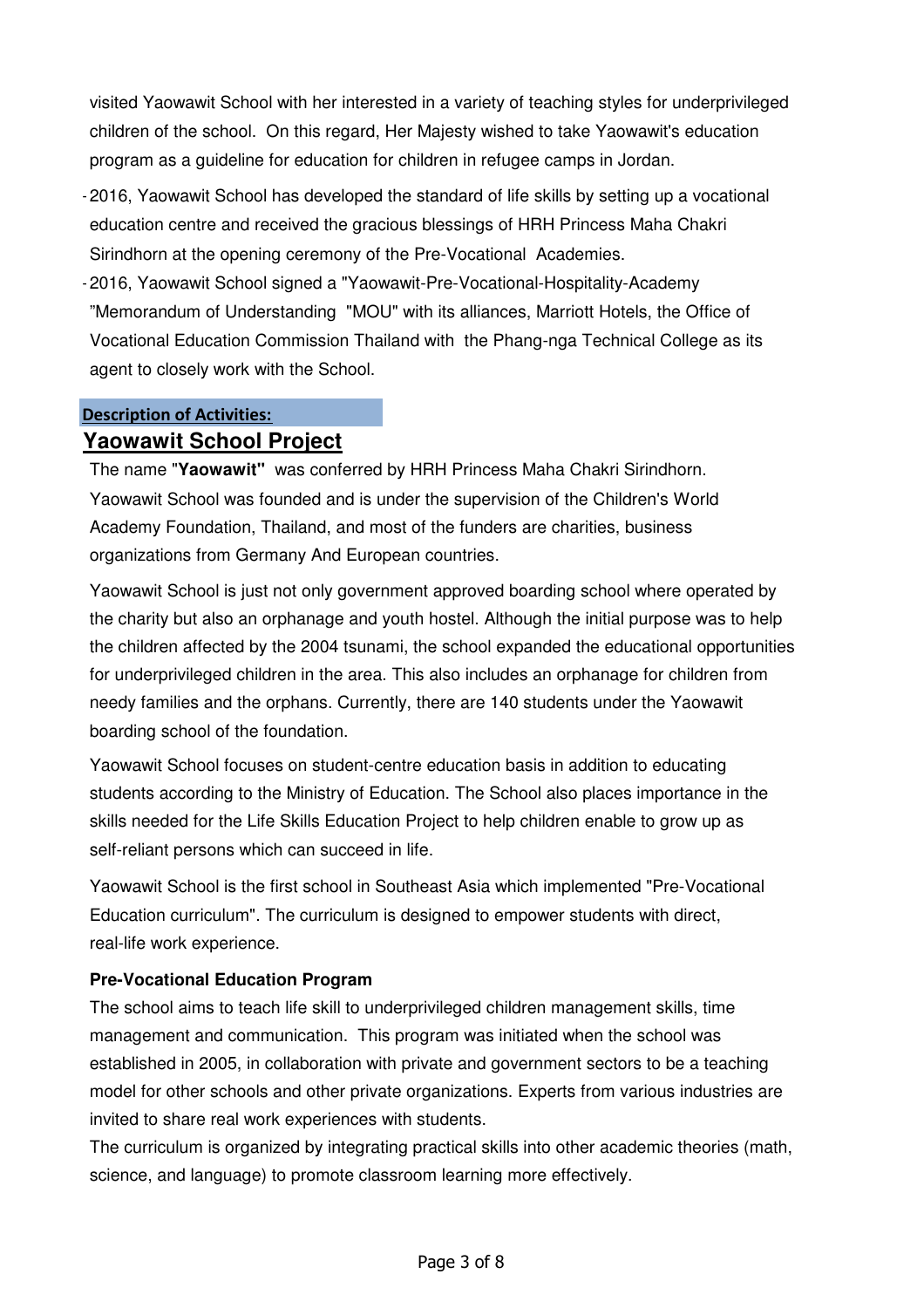# **Mini English Program; MEP (Bilingual Program)**

English skills are tools help children break free from the cycle of poverty. Bilingual programs help children gain knowledge and gain educational opportunities of working and travelling wider. The School starts teaching this program from kindergarten upward, all student also learn math and science in Thai and English.

### **Arrow Smith Curriculum**

The curriculum is able to Improve the reading, writing, and listening skills of students, even students with severe learning difficulties, such as reading disorders.

# **The School's children target.**

- Children affected by natural disasters.
- Orphans.

`

- Children from very poor families.
- Children who are in the environment or at risk for physical, mental, and emotional development.
- Children in the field of lack the opportunity to access educational or school systems.
- Children whose parents are exposed to serious illnesses that lack the ability to care for their children.

The school accepts new students to attend a kindergarten and primary level between January and March every year.

#### **Student Screening Process**

Yaowawit School implemented its student recruitment procedure strictly in order to ensure that the school accepts students who meet the rigorous school goals. After announcing the application by public relations on various channels. The school will receive student applications and its staffs will conduct site-visit to each applicant's residence in order to interview with their families and neighbourhood for gathering in depth-information of applicants and their families. The face-to-face interview with applicants, their families and involved persons will be conducted at the school. The final decision will be upon to the school's recruitment committees considering on the interview result.



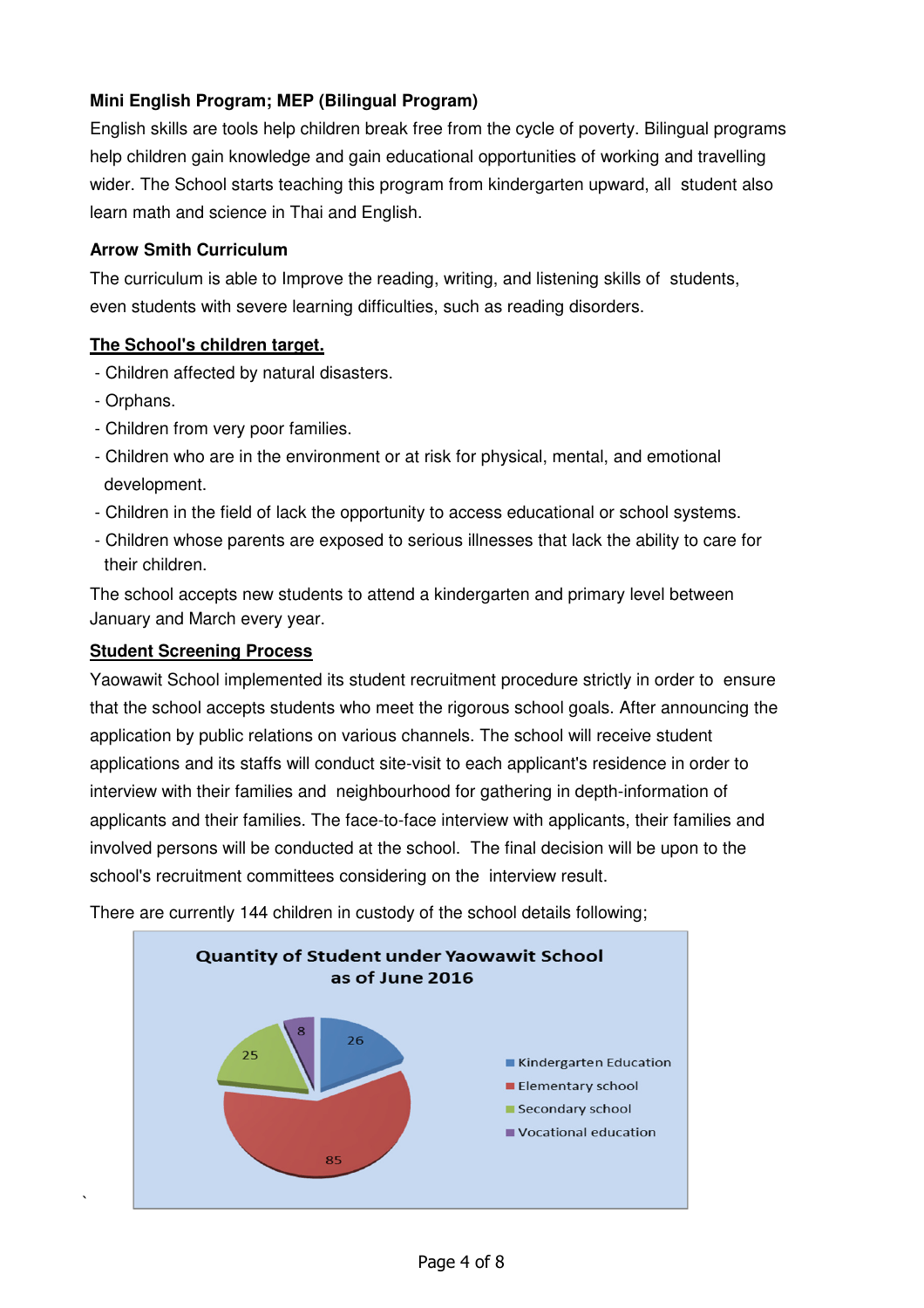





# **Yaowawit Boarding School facilities**

Yaowawit School provides education and shelter to children from kindergarten to primary level including high school students who attended Yaowawit School and currently study with local high school outside the charity. There is also meditation centre and temple in the school.

# **Yaowawit Lodge Project (Pre-Vocational-Hospitality-Academy)**

# **Pre-vocational Hospitality Academy**

In 2015, the school has collaborated with Marriott Hotels group and Office of the Vocational Education Commission to establish a Learning Centre in order to prepare a vocational training in hospitality and accommodation.

The Marriott Thailand Hotel Business Council is responsible for providing lecturers and delivering service professionals to students.

This course is the first course in Southeast Asia, Initially created by the Vocational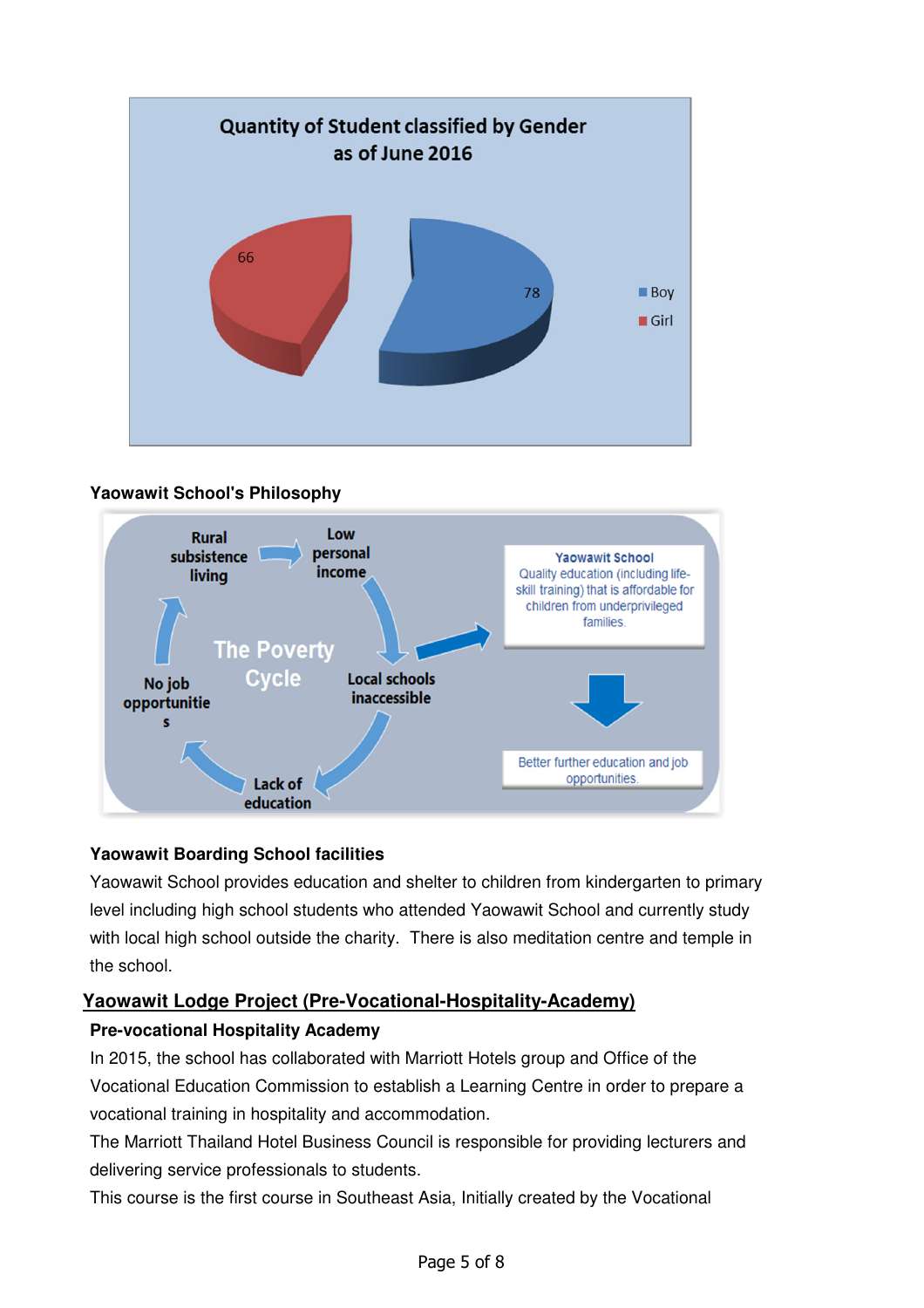Education Office Ministry of Education Phang Nga, Technical Service College Marriott International and Yaowawit School.

On August 19, 2015 Yaowawit School has signed a cooperation agreement with Vocational Education Commission and Marriott Hotel Group o jointly developed curriculum. And provide basic vocational and hospitality instruction.

## **Yaowawit Farm Project**

### **- Pre-Vocational Agriculture Academy**

The school's agricultural plot will be transformed into the Yaowawit Vocational Education Centre in 2019 which will be located on 70 rais of organic farm (for farming life skill training) The Centre will be a sustainable agricultural learning centre for farming life skill training.

On March 24th, 2017 Yaowawit School on behalf of Children's World Academy Foundation has signed a Memorandum of Understanding (MOU) with Office of the Vocational Education Commission by Phangnga College of Agriculture and Technology to jointly develop the Learning Centre of Pre-Vocational Agriculture Academy.

# **- Solar panels Project**

Yaowawit has built a solar power plant by installing solar panels an the agricultural farm, the panels funded by the Conergy company, the German embassy and Logwin Air Plus Ocean Logistic, this is a major step in the school's self-sustainability and environmental sustainability plan.

November 18, 2012, Representative of the German Ambassador presided at the opening ceremony at School's farm on which installed solar cells panels in the area of more than 600 square meter, Conergy Company supported solar panels, Logwin Air Plus Ocean supported transportation and German embassy supported installation costs. The Solar panels are able to supply renewable energy which covers 35-50% of the energy needs of the school.

#### Transparency and reporting

Children's World Academy Foundation by Khun Kanyaphak Bunkeo, the Foundation's Director, presented the 12 years Anniversary of Yaowawit School Report, Yaowawit Introduction Presentation file, Yaowawit Half Year Report of 2015 and both financial statement year 2016 of the school and the foundation which audited by Certified Public Accountant Ms. Panida Kunasai, license number 3073.

Considering on CWAF's Financial Performance for the year 2016, GBA found that despite the high 100% of operational expense, its administration expense was also considered moderate high at 23%, CWAF assigned its volunteers to help teaching English and conduct children activities in Yaowawit School on rotation basis.

As for Yaowawit School Financial Performance for the same year, GBA found that its operational expense was at 50% of the generated income while the school's administration expense was at 13% which was considered medium low.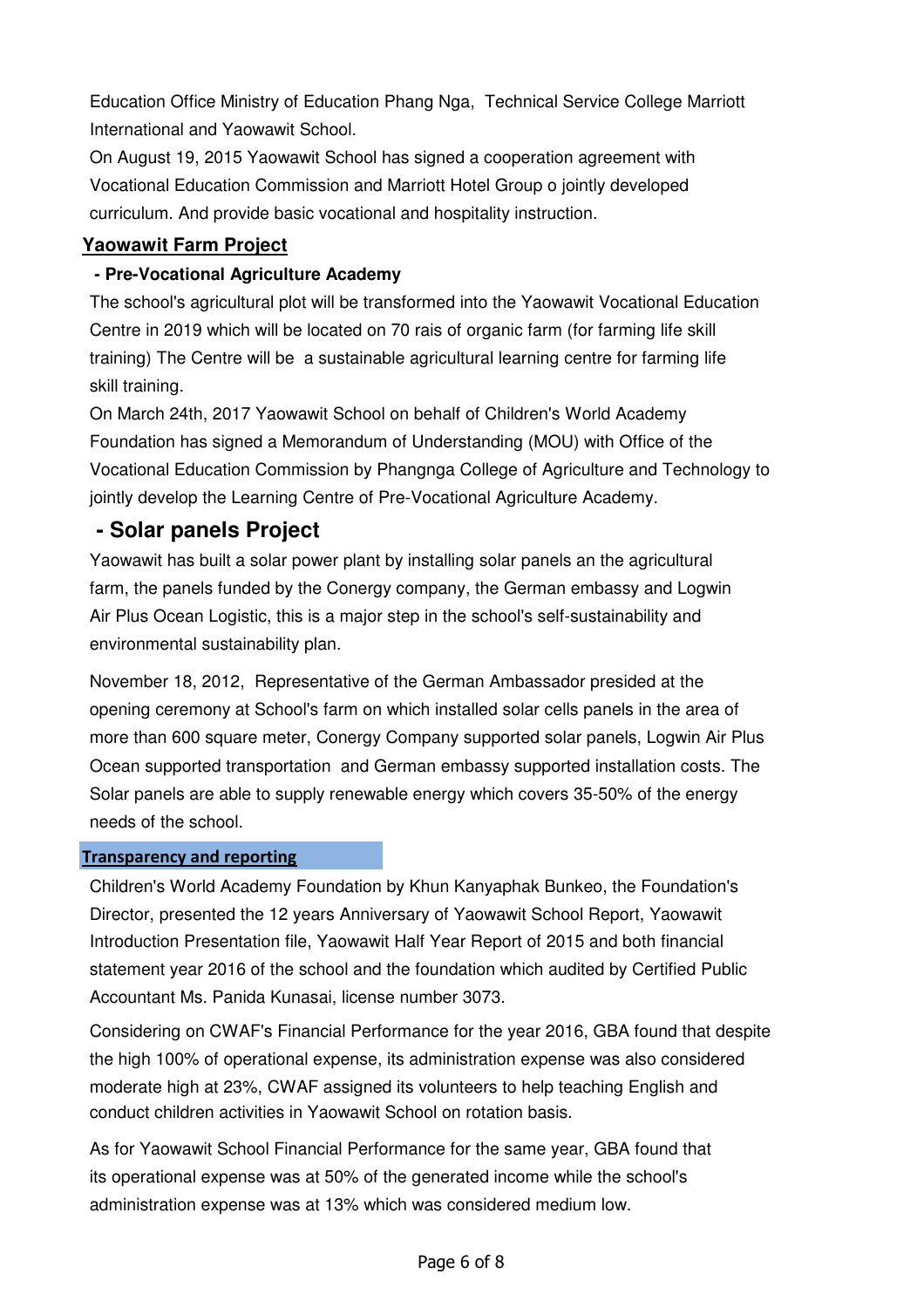# Financial Section

| <b>Children's World Academy Foundation</b><br>Charity: |                              |      |                 |                   |                |     |  |
|--------------------------------------------------------|------------------------------|------|-----------------|-------------------|----------------|-----|--|
|                                                        | <b>Financial Performance</b> |      |                 |                   |                |     |  |
|                                                        | <b>Audited</b>               |      |                 |                   | <b>Audited</b> |     |  |
| <b>Current Assets</b>                                  | 2016                         |      |                 |                   | 2016           |     |  |
|                                                        | <b>THB</b>                   |      |                 |                   | <b>THB</b>     |     |  |
| Cash and Cash equivalent                               | 1,317,619                    |      |                 |                   | 1,317,619      |     |  |
| <b>Other Current Assets</b>                            |                              |      |                 |                   |                |     |  |
|                                                        | 1,317,619                    |      |                 |                   | 1,317,619      |     |  |
|                                                        |                              |      | <b>Notional</b> | <b>Notional</b>   |                |     |  |
|                                                        | <b>Audited</b>               |      | <b>Donation</b> | Time Value        | <b>Total</b>   |     |  |
|                                                        |                              |      |                 | <b>Volunteers</b> |                |     |  |
| <u>Income</u>                                          | 2016                         |      | 2016            | 2016              | 2016           |     |  |
| Donation received                                      | 4,706,850                    |      |                 |                   | 4,706,850      |     |  |
| Interest received                                      | 3,431                        |      |                 |                   | 3,431          |     |  |
| 5 Volunteers                                           |                              |      |                 | 1,200,000         | 1,200,000      |     |  |
| Total                                                  | 4,710,281                    |      |                 |                   | 5,910,281      |     |  |
| <b>Expense</b>                                         |                              |      |                 |                   |                |     |  |
| <b>Operation Expenses</b>                              |                              |      |                 |                   |                |     |  |
| <b>Operational Staffs expenses</b>                     | 535,552                      | 11%  |                 |                   | 535,552        | 9%  |  |
| <b>Operation Expenses</b>                              | 4,185,938                    | 89%  |                 |                   | 4,185,938      | 71% |  |
| <b>Total Operation Expenses</b>                        | 4,721,490                    | 100% |                 |                   | 4,721,490      | 80% |  |
| <b>Administration Expenses</b>                         |                              |      |                 |                   |                |     |  |
| Staff Salary and Welfare                               | 1,099,675                    | 23%  |                 |                   | 1,099,675      | 19% |  |
| Subsidy to Yaowawit School                             |                              | 0%   |                 |                   |                | 0%  |  |
| <b>Total Administration expenses</b>                   | 1,099,675                    | 23%  |                 |                   | 1,099,675      | 19% |  |
| <b>Total Expense</b>                                   | 5,821,165                    | 124% |                 |                   | 5,821,165      | 98% |  |
| <b>Less Volunteer Time Value</b>                       |                              |      |                 | (1,200,000)       | (1,200,000)    |     |  |
| Less income Tax                                        | (343)                        |      |                 |                   | (343)          |     |  |
| Cash Surplus (Deficit)                                 | (1, 111, 227)                |      |                 |                   | (1, 111, 227)  |     |  |
| % of Operation expenses                                |                              | 100% |                 |                   |                |     |  |
| % of Overhead                                          |                              | 23%  |                 |                   |                |     |  |